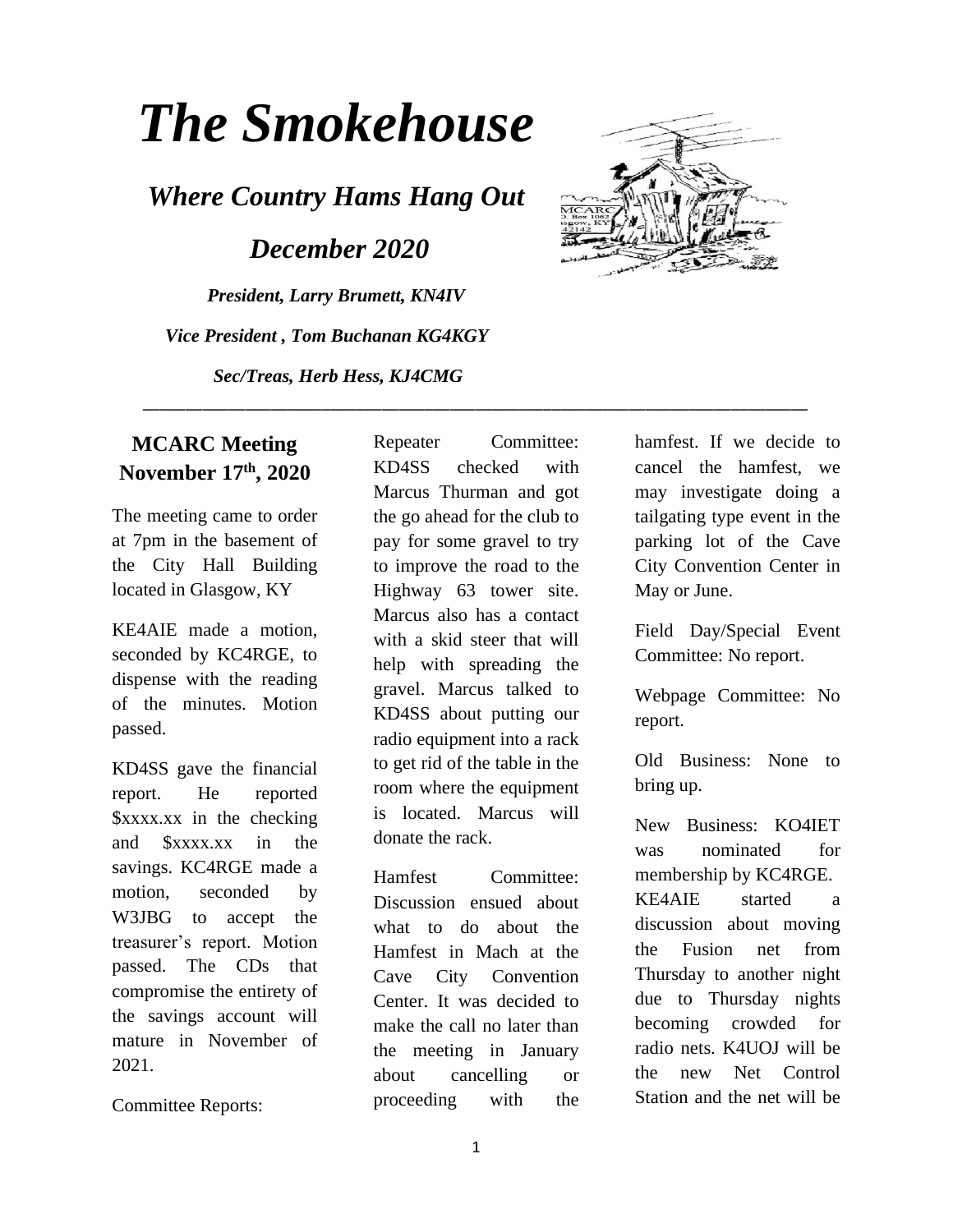moved to 7pm local time on Tuesday evenings.

K4UOJ suggested that the club participate in a balloon launch like what W4HTB has done in the past. This might be a good activity to do if we are able to have the Hamfest in March. K4UOJ to compile a list of equipment needed to facilitate a balloon launch.

KE4AIE brought up that the ARRL Section manager has reached out about KE4AIE becoming assistant director for emergency

communications for the area. Discussion ensued about who would be interested in participating and the direction that would be appropriate for this area.

Due to the ongoing Covid pandemic, it was decided to not have the Annual Christmas Potluck at the December meeting. We will have the election of officers at the December meeting.

No further business to come before the club, KC4RGE made a motion, seconded by KE4AIE to adjourn. Motion passed.

The meeting was adjourned a77 were 10 members and 4 guests present at the meeting.

## **Transatlantic Tests Mark 99th Anniversary**

On December 11, 1921, radio history was made when the signal from amateur station 1BCG in Greenwich, Connecticut, was heard in Ardrossan, Scotland, marking the first successful transatlantic radio transmission using shortwave frequencies. Between 1921 and 1924, radio amateurs experimented with transmitting across the Atlantic. Sponsored by ARRL, these Transatlantic Tests aimed to prove that shorter wavelength frequencies could propagate long distances using transmitters running less than 1 kW. The initial run of the Transatlantic Tests was a failure. For the second Transatlantic Tests, ARRL dispatched receiver designer Paul Godley, 2ZE, considered one of the best of operators the day, to Europe to listen for participating stations. His nine-tube receiver employed the latest superheterodyne technology, which he

modified for the frequencies used.

In one of those historical coincidences, during his voyage to England, Godley met Harold Beverage, who convinced him to use a specially designed, highly sensitive, and directional 1,300-foot antenna, referred to as the Beverage Antenna.

During a pre-event dinner arranged by his British hosts, Godley also met wireless pioneer Guglielmo Marconi, who asked him to remind US amateurs that "I, too, am but an amateur."

Over the course of the test period, more than two dozen stations were heard between 230 and 235 meters, roughly 1.3 MHz in what is now the AM broadcast band. Some utilized spark-gap transmitters, others employed vacuum-tube CW transmitters. The one heard most consistently was a CW transmitter operated by six members of the Radio Club Of America — Ernest Amy, 2VK; Edwin Armstrong; George Burghard, 2SS; Minton Cronkhite, 1BCG; John Grinan, NJ2PZ, and Walker Inman, 2BGM. From 1BCG, they transmitted their message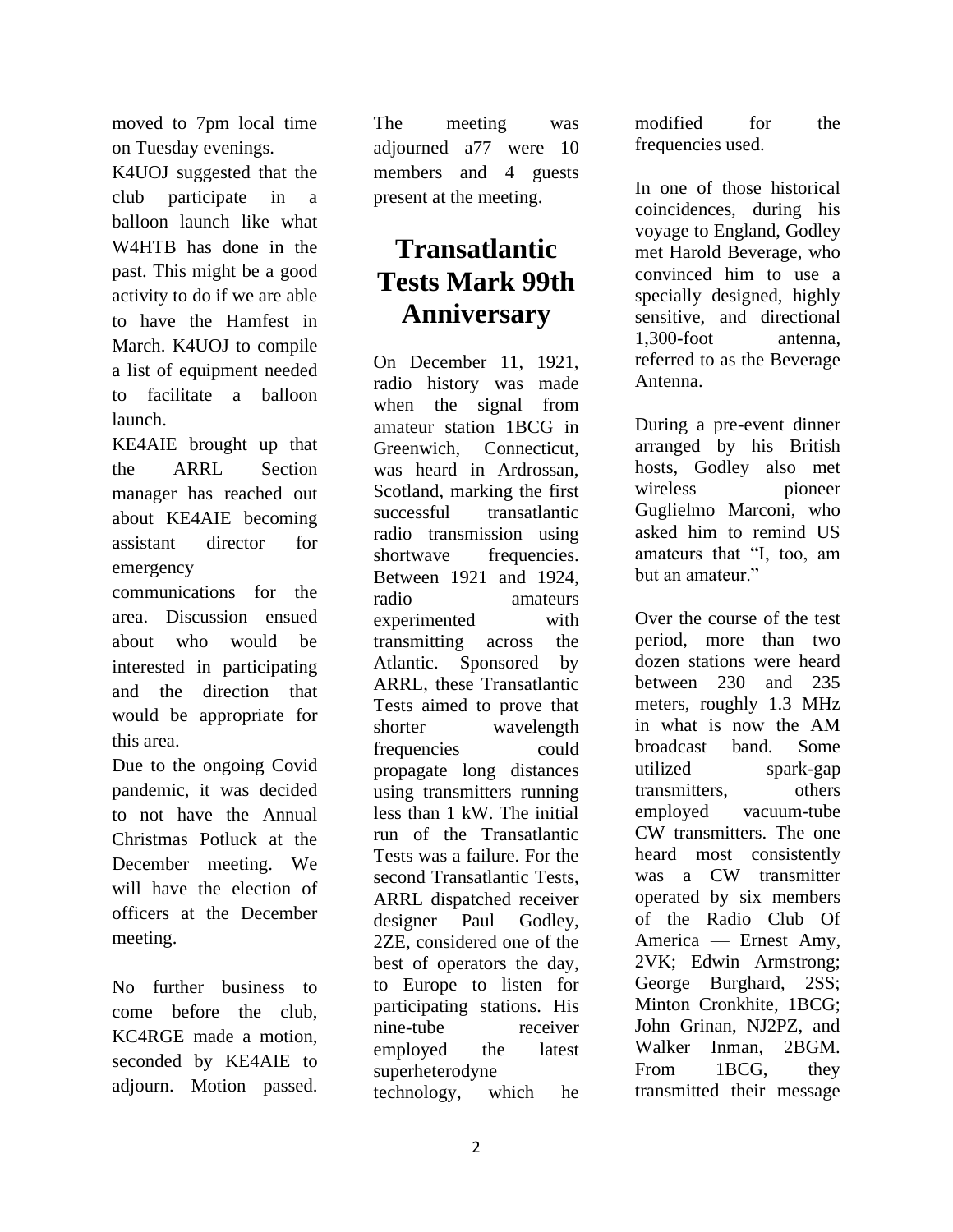at 2152 UTC (then GMT) on December 11, 1921:

"*No.1 de 1BCG. W-12 [Words 12], New York, Date 11/12-21, To Paul Godley, Ardrossan, Scotland, Hearty Congratulations, Burghard, Inman, Grinan, Armstrong, Amy, Cronkhite*"

Reporting on the accomplishment, ARRL Secretary Kenneth B. Warner, 1EH, declared, "Excelsior!" The designation "test" evolved to "contest." Inaugural contests include Field Day in 1934, the International Test in 1927, Sweepstakes in 1930, and the ARRL DX contest in 1932. — *Thanks to Clark Burgard, N1BCG, and Mike Marinaro, WN1M*

## **FCC to Require Email Addresses on Applications**

Amateur radio licensees and candidates will have to provide the FCC with an email address on applications, effective sometime in mid-2021. If no email address is included, the FCC may dismiss the application as defective.

The FCC is fully transitioning to electronic correspondence and will no longer print or provide wireless licensees with hard-copy authorizations or registrations by mail.

A *Report and Orde*r (*[R&O](https://www.fcc.gov/document/fcc-adopts-electronic-licensing-report-and-order)*) on "Completing the Transition to Electronic Filing, Licenses and Authorizations, and Correspondence in the Wireless Radio Services" in WT Docket 19-212 was adopted on September 16. The new rules will go into effect 6 months after publication in the *Federal Register*, which hasn't happened yet, but the FCC is already strongly encouraging applicants to provide an email address. When an email address is provided, licensees will receive an official electronic copy of their licenses when the application is granted.

Under Section 97.21 of the new rules, a person holding a valid amateur station license "must apply to the FCC for a modification of the license grant as necessary to show the correct mailing and email address, licensee name, club name, license trustee name, or license custodian name." For a club or military recreation station license, the application must be presented in document form to a club station call sign administrator who must submit the information to the FCC in an electronic batch file.

Under new Section 97.23, each license will have to show the grantee's correct name, mailing address, and email address. "The email address must be an address where the grantee can receive electronic correspondence," the amended rule will state. "Revocation of the station license or suspension of the operator license may result when correspondence from the FCC is returned as undeliverable because the grantee failed to provide the correct email address."

## **RadioShack Purchased by Online Retailer**

**[RadioShack](http://www.radioshack.com/)**® is back as an online retailer of electronics, offering some parts in its inventory that largely consists of radios, batteries, telephone gear, drones, computer accessories, and even cameras. The iconic company was recently purchased from General Wireless by Retail